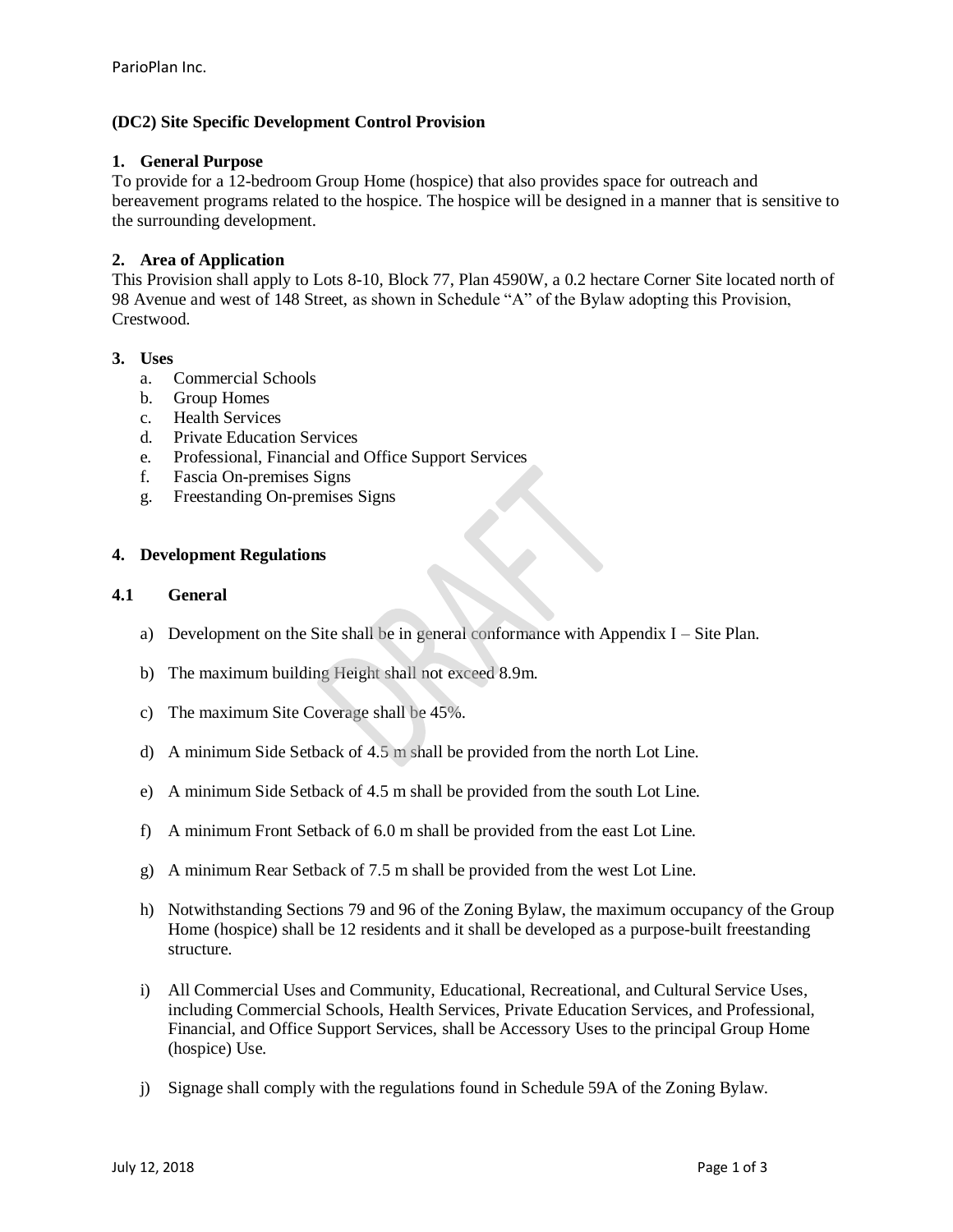- k) Platform Structures or single Storey Unenclosed Front Porches may project from the first Storey of a Dwelling a maximum of [3.0](javascript:void(0);) m into a required Front Setback, provided that a minimum of [3.0](javascript:void(0);)  [m](javascript:void(0);) is maintained between the Front Lot Line and the Platform Structure or Unenclosed Front Porch.
- l) Platform Structures or single Storey Unenclosed Front Porches may project from the first Storey of a Dwelling a maximum of [3.0](javascript:void(0);) m into a required flanking Side Setback, provided that a minimum of [1.5 m](javascript:void(0);) is maintained between the flanking Side Lot Line and the Platform Structure or Unenclosed Front Porch.
- m) The Basement elevation shall be no more than [1.5 m](javascript:void(0);) above Grade. The Basement elevation shall be measured as the distance between Grade and the finished floor of the first Storey.

# **4.2 Parking, Loading, Storage, and Trash Collection**

- a) Vehicular access and egress shall be off the abutting Lane.
- b) Notwithstanding Section 54.2 Schedule 1 of the Zoning Bylaw, a minimum of 10 Off-street Parking Spaces, including a minimum of one accessible Parking Space, shall be provided.
- c) A minimum of 5 Bicycle Parking Spaces shall be provided on site.
- d) Off-street vehicular parking, loading, storage, and trash collection areas shall be permitted within the Rear or Side Yards or Setbacks provided the areas are screened from view from public roadways and from any Site where a Single Detached Dwelling is listed as a Permitted Use.

## **4.3 Landscaping**

- a) In addition to the requirements of Section 55 of the Zoning Bylaw, the following shall also apply and be provided to the Development Officer on the required Landscape Plan:
	- i. entry transitions including features such as steps, gates, hedges, low walls, and planting beds may be provided between the public roadway and an entrance that fronts or flanks onto the public roadway;
	- ii. identify on-site pavement materials, exterior lighting, sizes and species of new and existing tree plantings, details of any proposed outdoor amenity areas, and other Landscaping elements as applicable; and
	- iii. Landscaping on the Site shall consider the use of plant materials that provide colour throughout the year to enhance the appearance of the Site during winter months.

# **4.4 Urban Design**

- a) To maximize integration with the surrounding neighbourhood, the development should:
	- i. be sympathetic to fundamental design elements, proportions, and building materials found within the neighbourhood; and
	- ii. be constructed with durable, quality materials.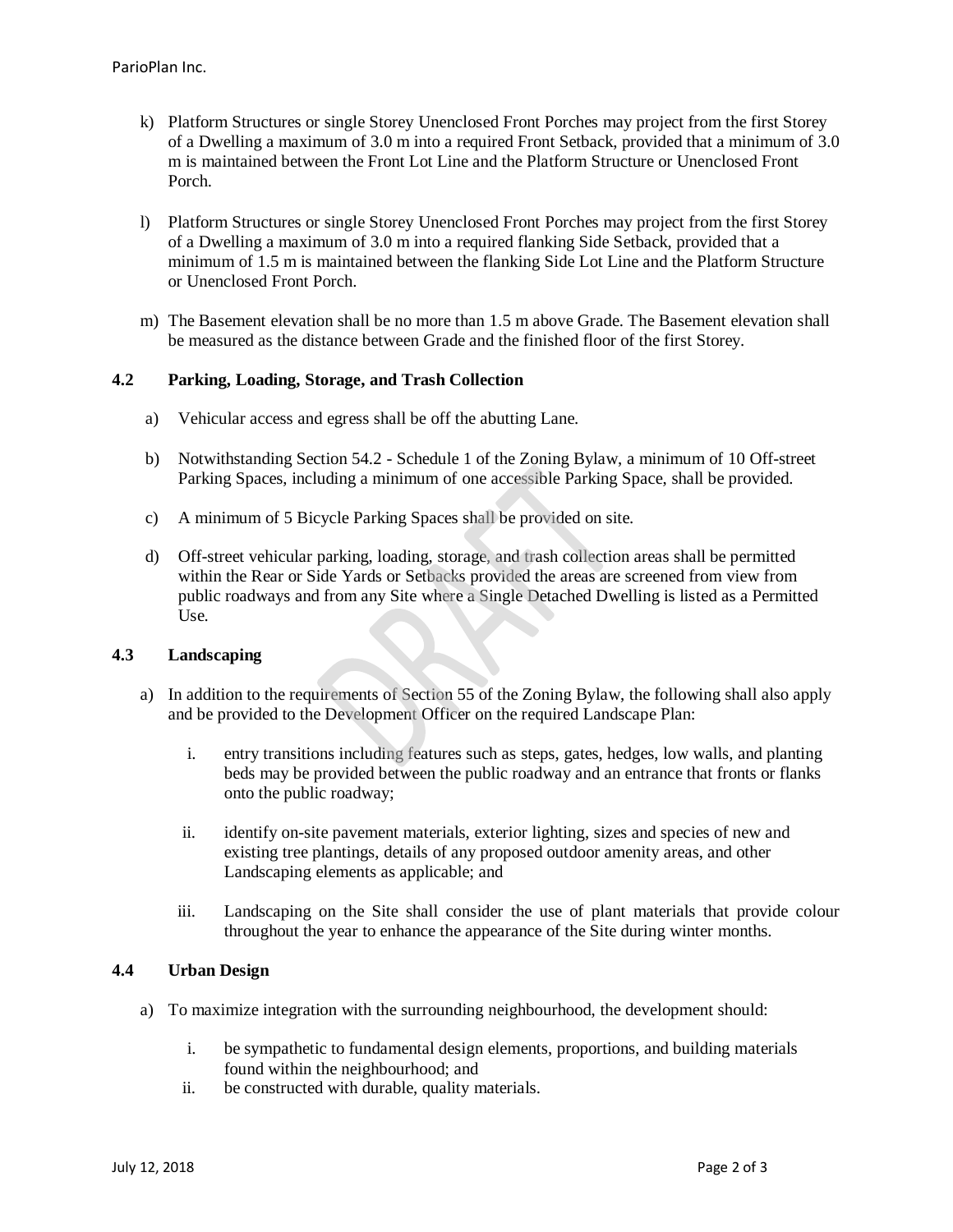- b) Architectural treatment of all façades of the building shall create the appearance of a unified building exterior. The building shall incorporate design elements to reduce the perceived mass and add architectural interest, including but not limited to:
	- i. clear articulation of the façade, using a defined pattern of projections and recessions;
	- ii. the use of a variety of exterior cladding materials and colours; and
	- iii. a prominent front entrance.
- c) The entrance door or entrance feature shall face either the Front Lot Line or the flanking Side Lot Line.
- d) Decorative and security lighting shall be designed and finished in a manner consistent with the design and finishing of the development.
- e) Any exterior lighting of the Site shall be designed so that the lighting is directed away from the adjacent residential development and illumination shall not extend beyond the boundaries of the Site. Night-time light pollution shall be reduced by avoiding over-illumination of the development and by using exterior lighting fixtures that are full cut-off in design to direct light downward.

# **Appendix I: Site Plan**